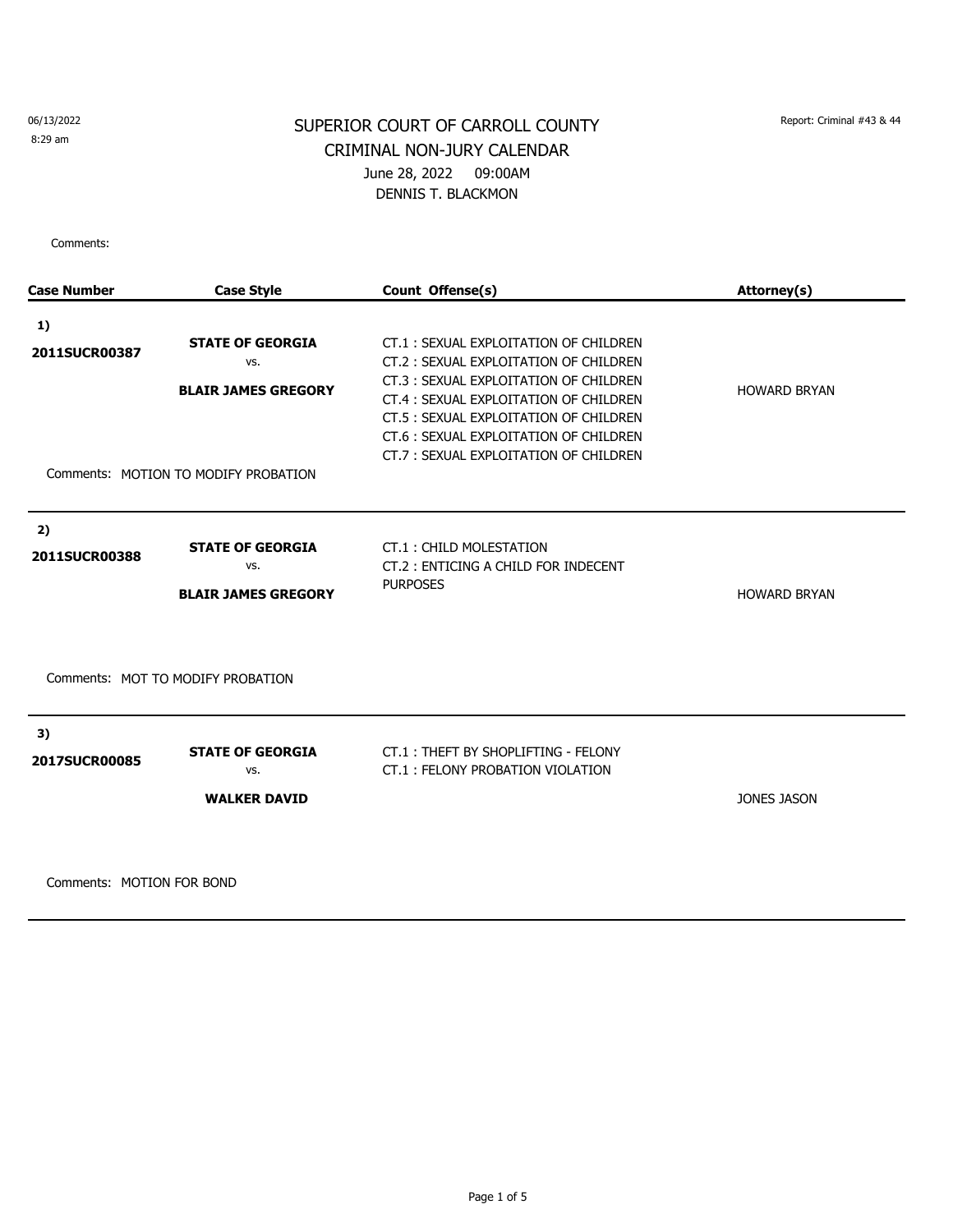8:29 am

# SUPERIOR COURT OF CARROLL COUNTY Report: Criminal #43 & 44 CRIMINAL NON-JURY CALENDAR June 28, 2022 09:00AM DENNIS T. BLACKMON

Comments:

| <b>Case Number</b>  | <b>Case Style</b>                                           | Count Offense(s)                                                                                                                                                                              | Attorney(s)                               |
|---------------------|-------------------------------------------------------------|-----------------------------------------------------------------------------------------------------------------------------------------------------------------------------------------------|-------------------------------------------|
| 4)<br>2017SUCR00235 | <b>STATE OF GEORGIA</b><br>VS.<br><b>HUEY JOHN ANTHONY</b>  | CT.1: AGGRAVATED ASSAULT<br>CT.2: POSSESSION OF FIREARM OR KNIFE DURING<br>COMMISSION OF OR ATTEMPT TO COMMIT<br><b>CERTAIN FELONIES</b>                                                      | RADER CANDACE ELLENE                      |
|                     | Comments: MOTION FOR PROBATION BOND                         |                                                                                                                                                                                               |                                           |
| 5)<br>2017SUCR00684 | <b>STATE OF GEORGIA</b><br>VS.<br><b>HAYNES JERRY ALAN</b>  | CT.1: AGGRAVATED BATTERY-FAMILY VIOLENCE<br>CT.1: FELONY PROBATION VIOLATION<br>CT.2: AGGRAVATED ASSAULT FAMILY VIOLENCE<br>CT.3: BATTERY FAMILY VIOLENCE (1ST OFFENSE)<br><b>MISDEMEANOR</b> | <b>KEEGAN CHRIS</b><br><b>BRAY GERALD</b> |
| 6)<br>2017SUCR00907 | <b>STATE OF GEORGIA</b><br>VS.<br><b>TASKER DONNA LYNNE</b> | CT.1 : Burglary - 1st Degree (Felony)<br>CT.2: POSSESSION OF DRUG RELATED OBJECT                                                                                                              | <b>JONES JASON</b>                        |

Comments: MOTION FOR BOND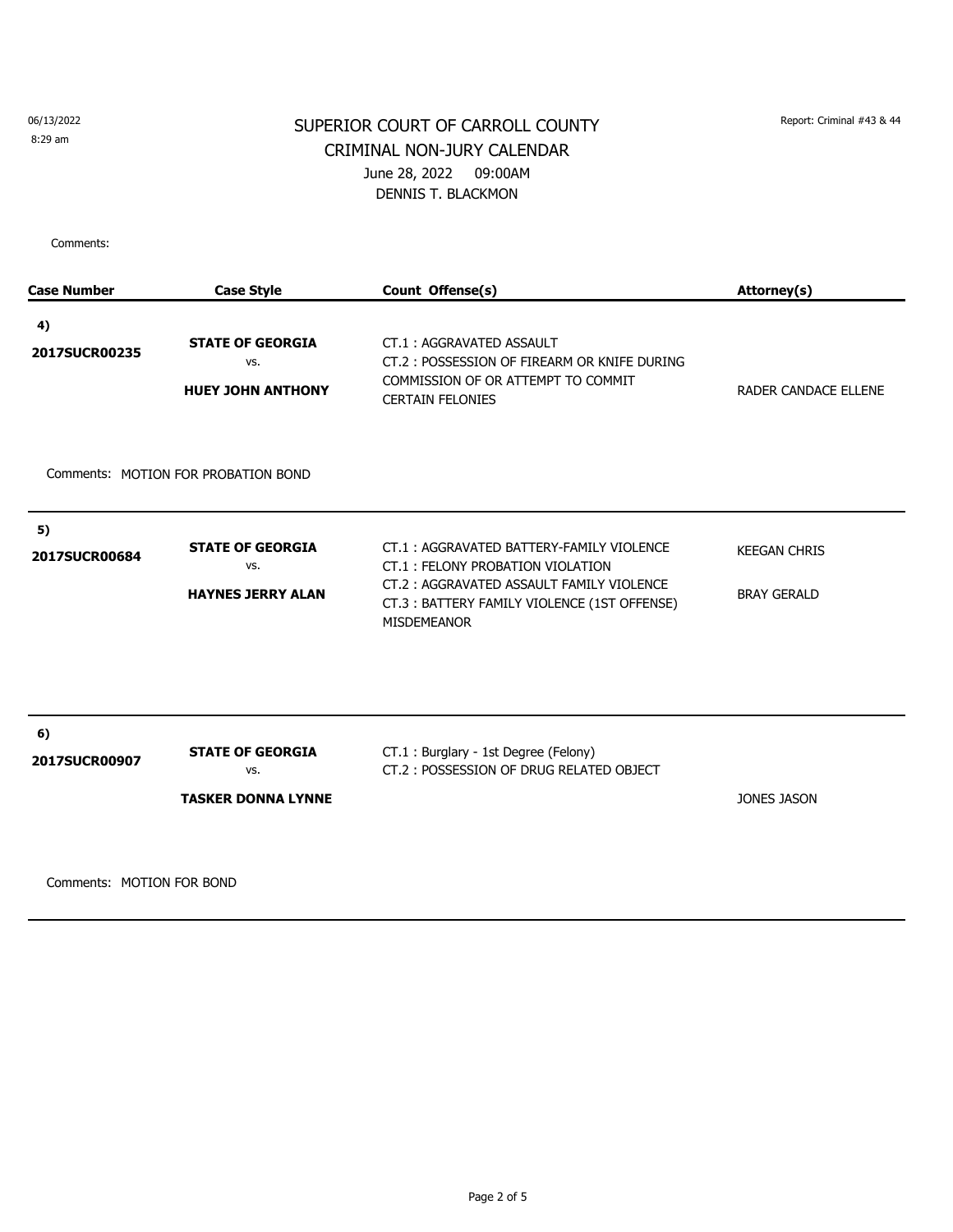06/13/2022 8:29 am

#### SUPERIOR COURT OF CARROLL COUNTY Report: Criminal #43 & 44 CRIMINAL NON-JURY CALENDAR June 28, 2022 09:00AM DENNIS T. BLACKMON

Comments:

| <b>Case Number</b>        | <b>Case Style</b>                                    | Count Offense(s)                                                                                                                                                                                  | Attorney(s)              |
|---------------------------|------------------------------------------------------|---------------------------------------------------------------------------------------------------------------------------------------------------------------------------------------------------|--------------------------|
| 7)<br>2019SUCR00078       | <b>STATE OF GEORGIA</b><br>VS.<br><b>CROSBY CORY</b> | CT.1: THEFT BY TAKING - FELONY                                                                                                                                                                    | <b>JONES JASON</b>       |
|                           |                                                      |                                                                                                                                                                                                   |                          |
| Comments: MOTION FOR BOND |                                                      |                                                                                                                                                                                                   |                          |
| 8)                        |                                                      |                                                                                                                                                                                                   |                          |
| 2019SUCR00899             | <b>STATE OF GEORGIA</b><br>VS.                       | CT.1: WILLFUL OBSTRUCTION OF LAW<br>ENFORCEMENT OFFICERS - MISDEMEANOR                                                                                                                            | STEWART NATHAN           |
|                           | <b>DANIEL ANDY TCORY</b>                             |                                                                                                                                                                                                   | <b>BRAY GERALD TYSON</b> |
| Comments: PLEA HEARING    |                                                      |                                                                                                                                                                                                   |                          |
| 9)                        |                                                      |                                                                                                                                                                                                   |                          |
| 2022SUCR00240             | <b>STATE OF GEORGIA</b><br>VS.                       | CT.1: POSSESSION OF METHAMPHETAMINE<br>CT.2: RECEIPT, POSSESSION OR TRANSFER OF                                                                                                                   | WILLIAMS-VICKERY JESSICA |
| Comments: MOTION FOR BOND | <b>HUEY JOHN ANTHONY</b>                             | FIREARM BY CONVICTED FELON OR FELONY FIRST<br><b>OFFENDER</b><br>CT.3: POSSESSION OF FIREARM OR KNIFE DURING<br>COMMISSION OF OR ATTEMPT TO COMMIT<br><b>CERTAIN FELONIES</b><br>CT.4: TAILLIGHTS | RADER CANDACE ELLENE     |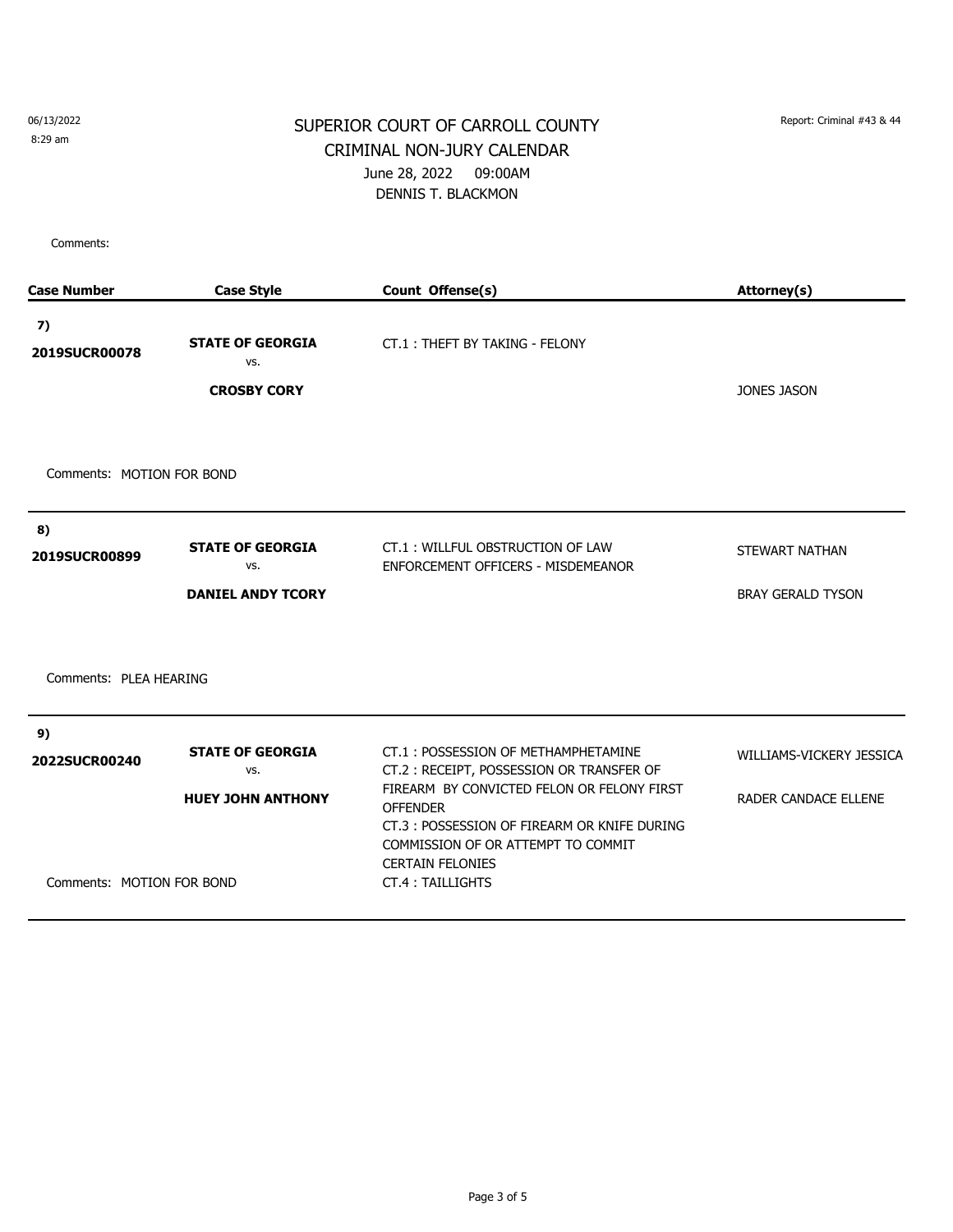8:29 am

# SUPERIOR COURT OF CARROLL COUNTY Report: Criminal #43 & 44 CRIMINAL NON-JURY CALENDAR June 28, 2022 09:00AM DENNIS T. BLACKMON

Comments:

| <b>Case Number</b>        | <b>Case Style</b>                   | Count Offense(s)                                                                                                                                                                                                                                                                                                                                                                                                                                                                                                                                                     | Attorney(s)              |
|---------------------------|-------------------------------------|----------------------------------------------------------------------------------------------------------------------------------------------------------------------------------------------------------------------------------------------------------------------------------------------------------------------------------------------------------------------------------------------------------------------------------------------------------------------------------------------------------------------------------------------------------------------|--------------------------|
| 10)                       |                                     |                                                                                                                                                                                                                                                                                                                                                                                                                                                                                                                                                                      |                          |
| 2022SUCR00250             | <b>STATE OF GEORGIA</b><br>VS.      | CT.1: TRAFFICKING IN COCAINE, ILLEGAL DRUGS,<br>MARIJUANA, OR METHAMPHETAMINE                                                                                                                                                                                                                                                                                                                                                                                                                                                                                        | PETERKIN ROBERT          |
| Comments: MOTION FOR BOND | <b>CAUSEY MARCUS BRENT</b>          | $CT.2$ :<br>MANUFACTURE/DELIVER/DISTRIBUTE/ADMINISTER/<br>SELL/POSSESS W/INTENT TO DISTRIBUTE<br><b>CONTROLLED SUBSTANCE</b><br>CT.3: POSSESSION OF A SCHEDULE III, IV OR V<br>CONTROLLED SUBSTANCE WITH INTENT TO<br><b>DISTRIBUTE</b><br>CT.4 : CRIMINAL USE OF AN ARTICLE WITH<br>ALTERED ID MARK (OTHER THAN MOTOR VEHICLE)<br>CT.5: PURCHASE, POSSESSION, MANUFACTURE,<br>DISTRIBUTION, OR SALE OF MARIJUANA<br>CT.6: POSSESSION OF ILLEGAL WEAPON<br>CT.7: RECEIPT, POSSESSION OR TRANSFER OF<br>FIREARM BY CONVICTED FELON OR FELONY FIRST<br><b>OFFENDER</b> | <b>DONALDSON DARRELL</b> |
| 11)                       |                                     |                                                                                                                                                                                                                                                                                                                                                                                                                                                                                                                                                                      |                          |
| 2022SUCR00347             | <b>STATE OF GEORGIA</b><br>VS.      | CT.1: ENTERING AUTOMOBILE OR OTHER MOTOR<br>VEHICLE WITH INTENT TO COMMIT THEFT OR                                                                                                                                                                                                                                                                                                                                                                                                                                                                                   | PETERKIN ROBERT          |
|                           | <b>NORRIS CHRISTOPHER ROSS</b>      | <b>FELONY</b><br>CT.2: CRIMINAL ATTEMPT TO COMMIT A FELONY                                                                                                                                                                                                                                                                                                                                                                                                                                                                                                           | <b>HERRICK KEVIN</b>     |
|                           | Comments: MOTION FOR BOND REDUCTION |                                                                                                                                                                                                                                                                                                                                                                                                                                                                                                                                                                      |                          |
| 12)                       | CTATE AE CEADCIA                    | $CT 1$ . UNILAWELLE OD ANY DEDCON TO DUDCHACE                                                                                                                                                                                                                                                                                                                                                                                                                                                                                                                        |                          |

|               | <b>STATE OF GEORGIA</b>  | CT.1: UNLAWFUL FOR ANY PERSON TO PURCHASE, |                    |
|---------------|--------------------------|--------------------------------------------|--------------------|
| 2021SUWA01353 | vs.                      | POSSESS, OR HAVE UNDER HIS CONTROL ANY     |                    |
|               | <b>HAYNES JERRY ALAN</b> | CONTROLLED SUBSTANCE                       | <b>BRAY GERALD</b> |
|               |                          | CT.2: REPLICATION OF GEORGIA TAG (TEMP. OR |                    |
|               |                          | PERM.)                                     |                    |